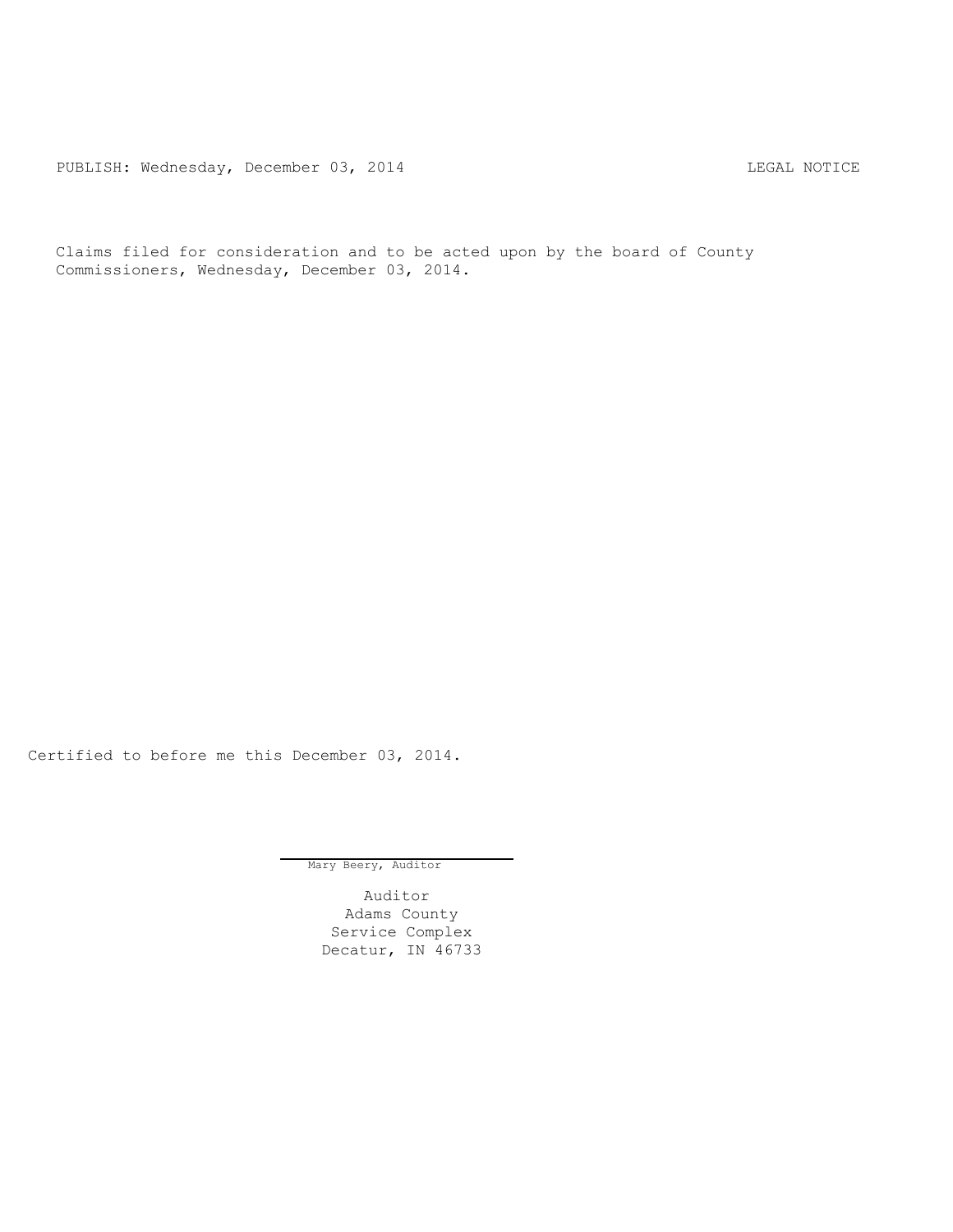

## **Claims Docket for Newspaper Adams County, Indiana**

## For Period: **11/4/2014** to **11/4/2014**

Date Claims to be Paid: **12/3/2014**

*313 W. Jefferson St. Decatur, IN 46733 (219) 724-2600*

| <b>Vendor</b>                  | Amount | <b>Vendor</b>                | Amount |
|--------------------------------|--------|------------------------------|--------|
| Richard P. Stimpson            | 100.00 | St. Mary's Township          | 40.00  |
| <b>Union Township</b>          | 40.00  | Judy Faurote                 | 100.00 |
| Nan Nidlinger                  | 130.00 | Rebecca Grimm                | 25.00  |
| Donna Marbach                  | 100.00 | Wanda Moser                  | 100.00 |
| Patricia K Bertsch             | 100.00 | Joyce Schnitz                | 100.00 |
| Ardola Burkhart                | 100.00 | Marinel Sprunger             | 130.00 |
| Jennifer Beer                  | 130.00 | Constance S. Potter          | 130.00 |
| Carol Kay Flueckiger           | 100.00 | Deborah Lehman               | 100.00 |
| Dian Givens                    | 100.00 | Medford Smith                | 130.00 |
| <b>Bill Wemhoff</b>            | 125.00 | Darlene Hebble Juengel       | 100.00 |
| Arthur J. Booth                | 100.00 | Betty A. Grimm               | 100.00 |
| Decatur Baptist Church         | 40.00  | Joan Liechty                 | 100.00 |
| Kelly Miller                   | 22.88  | Maribeth Smitley             | 130.00 |
| Charles Abel                   | 100.00 | Leslie W. Marckel            | 75.00  |
| Joyce M. Arnold                | 100.00 | Donald Gerber                | 100.00 |
| <b>Bryce Christy</b>           | 25.00  | Berne Nazarene Church        | 40.00  |
| <b>Nelson Clark</b>            | 130.00 | James W. McSwain             | 100.00 |
| <b>Betty Birch</b>             | 25.00  | Jeremy S. Reinhart           | 130.00 |
| Lynne Spangler                 | 130.00 | Rebecca Joy Buckingham       | 100.00 |
| <b>Bridge Community Church</b> | 40.00  | Ann Bieberich                | 100.00 |
| Mt. Hope Nazarene              | 40.00  | Janice Medaugh               | 100.00 |
| Jeanette S Johnson             | 100.00 | Lillie Bleeke                | 100.00 |
| Lynn Brege                     | 130.00 | Cheryl Hoffman               | 100.00 |
| Kerri Lehmann                  | 100.00 | Carolyn Schindler            | 212.50 |
| Helen Stucky                   | 100.00 | Lila Bryan                   | 100.00 |
| Anthony Stebing                | 25.00  | Leesa Heckman                | 100.00 |
| Linda Call                     | 100.00 | Gene Max Hindenlang          | 100.00 |
| Carol A. Tonak                 | 100.00 | <b>Russell E Cook</b>        | 175.00 |
| Rebecca J. Durbin              | 100.00 | William Givens               | 100.00 |
| William Grimm                  | 25.00  | <b>Bruce Reidenbach</b>      | 100.00 |
| Patricia A Daniels             | 100.00 | Preble Fireman Park Rental   | 40.00  |
| K of C Hall                    | 40.00  | Derek Bultemeier             | 50.00  |
| Janet Henry                    | 100.00 | Ronald Neal Dull             | 100.00 |
| Robert V. Adams                | 130.00 | Marilyn Johnson              | 100.00 |
| Rowena L. Hurst                | 100.00 | Joyce S. Witte               | 100.00 |
| Richard D Johnson              | 100.00 | Gyneth J Sutton              | 25.00  |
| Norbert Bleeke                 | 100.00 | Alexander Bertsch            | 130.00 |
| Regina Miller                  | 100.00 | Berne Evangelical Church     | 40.00  |
| Swiss Village                  | 40.00  | Ruth Bracey                  | 100.00 |
| Tammy Robinson                 | 19.94  | Joyce Fisher                 | 25.00  |
| Hazel Lautzenheiser            | 100.00 | Arlene J. Kuntzman           | 100.00 |
| Carrie Rich                    | 100.00 | Catherine A. Stucky          | 100.00 |
| Jeanne Reidenbach              | 100.00 | Cornerstone Community Church | 40.00  |
| Lynn Rich                      | 100.00 | Glenda Inniger               | 100.00 |
| Chanda Smuts                   | 100.00 | Nancy Walker                 | 100.00 |
| Pamela J Hall                  | 19.80  | Dianne K. Elzey              | 25.00  |
| Michele D Isch                 | 100.00 | Teresa J Liechty             | 100.00 |
| Devon Guzman                   | 25.00  | Laurie Miller                | 7.04   |
|                                |        |                              |        |